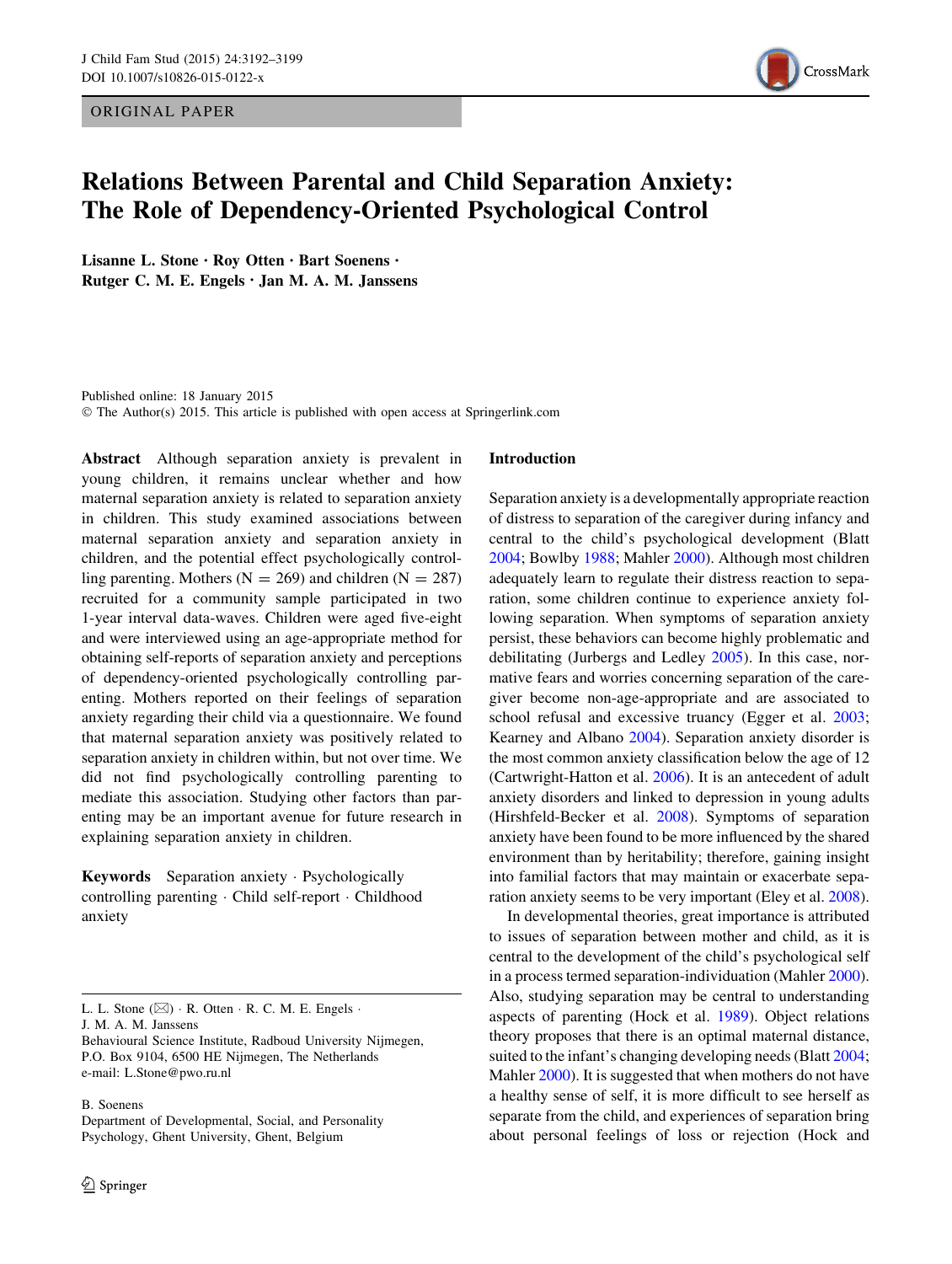Schirtzinger [1992\)](#page-6-0). This process is termed maternal separation anxiety (Hock et al. [1989\)](#page-6-0). The threatening feelings regarding separateness that are characteristic of maternal separation anxiety may lead to more protective behaviors in the mother (Barber and Harmon [2002\)](#page-5-0), and as such, impede the separation-individuation process in children (Blatt [2004\)](#page-6-0). Although research has begun to study some of these theoretical propositions, the overall line of reasoning requires empirical testing. A few studies have investigated the link between maternal separation anxiety and separation anxiety in their children (Dallaire and Weinraub [2005;](#page-6-0) Hock et al. [2004](#page-6-0); Mayseless and Scher [2000](#page-6-0); Peleg et al. [2006](#page-6-0)). In a cross-sectional study, maternal perception of separation effects on her child was related to observed child separation anxiety in 38 preschoolers (Peleg et al. [2006](#page-6-0)). Further, maternal separation anxiety predicted symptoms of separation anxiety in 99 children at age six (Dallaire and Weinraub [2005\)](#page-6-0), and prior maternal worry predicted feelings of anxiety in 48 11-year-olds (Hock et al. [2004\)](#page-6-0). In contrast, maternal separation anxiety was not related to fearful temperament in 97 infants (Mayseless and Scher [2000\)](#page-6-0). These studies provide some evidence that maternal separation anxiety is related to child separation anxiety (Dallaire and Weinraub [2005;](#page-6-0) Hock et al. [2004;](#page-6-0) Mayseless and Scher [2000;](#page-6-0) Peleg et al. [2006](#page-6-0)), but it remains unclear how these anxieties (Cartwright-Hatton et al. [2006\)](#page-6-0)are transferred from mother to child.

One construct that may function as an explanatory mechanism of the link between maternal separation anxiety and child separation anxiety is psychologically controlling parenting. Psychological control is an intrusive parenting tactic, characterized by pressuring and manipulative strategies such as love withdrawal, guilt induction, and conditional approval (Barber [1996](#page-5-0)). There is robust evidence showing that psychological control is related to internalized distress in adolescents (Barber et al. [2005;](#page-5-0) Soenens et al. [2008\)](#page-6-0), and some in children Stone et al. [\(2013b\)](#page-7-0). In this study, we argue that one specific form of psychological control may explain the link between maternal and child separation anxiety. Subsequently, Soenens et al. ([2010\)](#page-6-0) proposed that maternal difficulties with interpersonal relatedness and closeness may lead to specific controlling parenting tactics, termed dependency oriented psychological control. It is argued that love and care are made contingent on the child's dependence on the parents. Indeed, dependency-oriented psychological control was strongly related to parental anxiety regarding separation in adolescents (Soenens et al. [2010](#page-6-0)).

Regarding dependency-oriented psychological control and child separation anxiety, theory and research also suggest a link between these constructs. Psychological control is hypothesized to represent a threat to the child's emerging sense of self (Barber [1996\)](#page-5-0), as the child may be unable to develop a stable representation of the mother as a caring person. This unstable representation of the mother may lead to fears of loss of love and abandonment when the child attempts to separate from the parent (Blatt [2004\)](#page-6-0), potentially leading to difficulties in distancing, interpersonal differentiation, and boundary-formation for the child (Hock and Schirtzinger [1992\)](#page-6-0). In line with the notion that parenting tactics aimed at keeping the child in close proximity are associated with anxiety regarding separation, it was found that dependency-oriented psychological control was related to dependent personality features and depressive symptoms in adolescents (Soenens et al. [2010\)](#page-6-0). Another proposed mechanism is that children of intrusive and controlling parents lack experience with independence and may perceive novel and ambiguous situations as threatening, which may provoke anxiety in separation-laden contexts (Wood [2006](#page-7-0)). Accordingly, it has been found that intrusive parenting and separation anxiety are related in children (Wood [2006\)](#page-7-0), and adolescents (Kins et al. [2011](#page-6-0); Mayseless and Scharf [2009](#page-6-0)).

In sum, we argued that maternal psychological control may be an intervening variable between maternal separation anxiety and her child's separation anxiety. To our best knowledge, only one study explicitly tested this proposed mechanism. In this study, the relation between maternal separation anxiety and separation-individuation pathology in a large sample of emerging adults was found to be partially mediated by dependency oriented psychological control (Kins et al. [2011](#page-6-0)). However, no studies have tested this mechanism in childhood, when separation anxiety is most salient (Cartwright-Hatton et al. [2006\)](#page-6-0). The present study sought to answer the following research questions. First, is maternal separation anxiety related to separation anxiety in children? Second, is this relationship mediated by dependency oriented psychological control? Third, are these relations moderated by gender? Based on previous studies, we expect that maternal separation anxiety is associated with child separation anxiety and partially mediated by dependency oriented psychological control. In accordance with the notion that cultural stereotypes render females more vulnerable to problems with interpersonal relatedness and dependency, we hypothesize that mothers use more dependency promoting techniques towards their daughters (Blatt [2004\)](#page-6-0), and that associations between maternal separation anxiety and their daughters' separation anxiety are stronger than between mothers and sons.

# Method

# Participants

In this study, 300 children were interviewed during the first measurement (T1). One child was excluded due to missing data and another child because she was over 8 years old. One year later (T2), 288 of these children (96 %) were re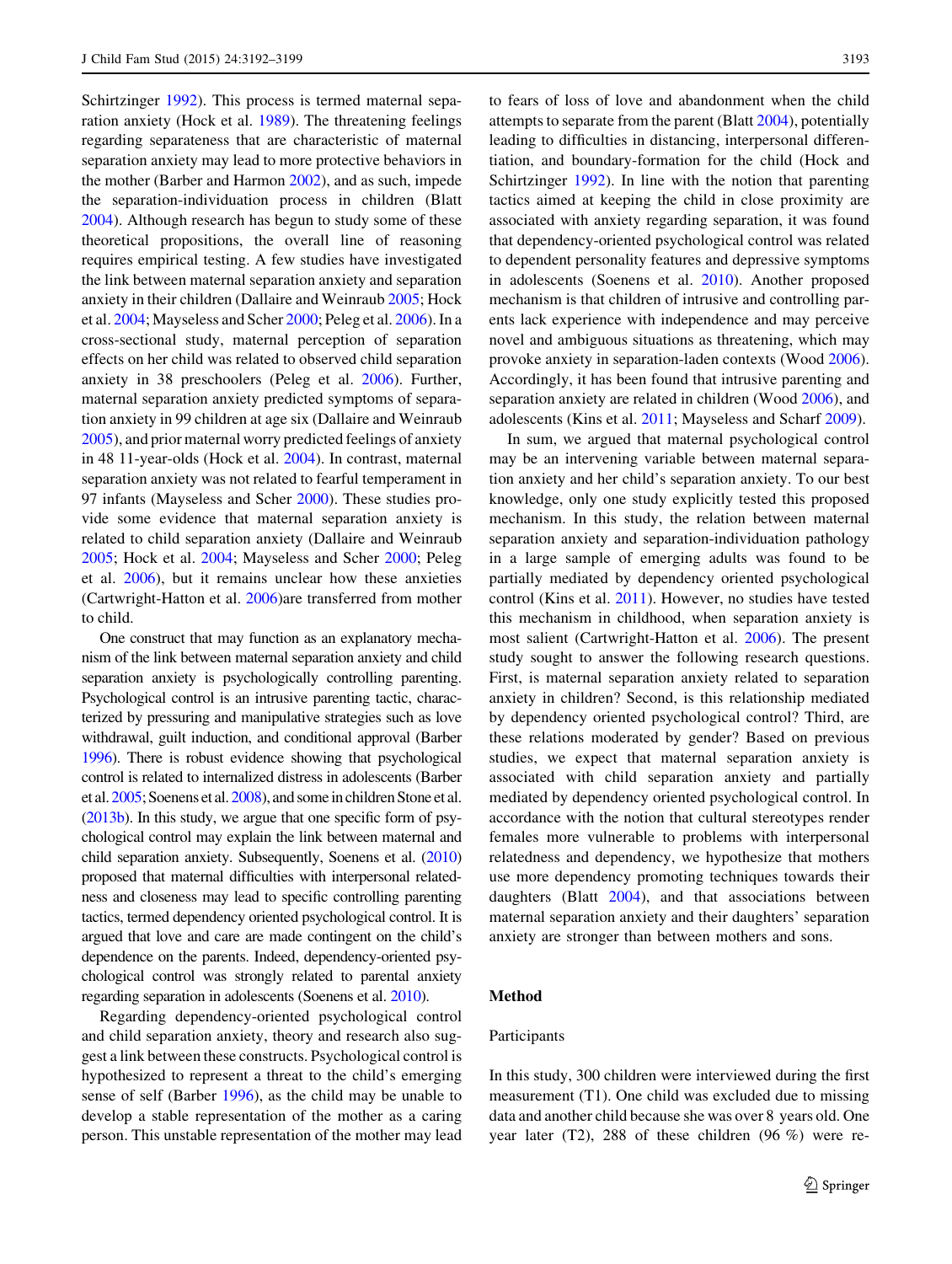interviewed, of whom one was excluded because of her advanced age. This resulted in a sample of 298 children at T1, and 287 children at T2. Of these participating children, 50 % was male and the mean age was  $6.95$  years  $(SD = 1.13;$ range 5–8 years). The majority of the children was of Dutch origin (97.4 %) and grew up in a two-parent family (92.2 %). Parents (T1  $n = 289$ , T2  $n = 269$ ) completed questionnaires about the children at both time points. The parents who filled out the questionnaires were on average 38.29 years old  $(SD = 3.88)$ , and 92.9 % of them were female. Over half of the parents were highly educated (54.8 %), 37.3 % had an intermediate education level, and 6.6 % lower education. Slightly over 1 % received some other type of education.

# Procedures

Longitudinal data [2011 (T1)–2012 (T2)] from the Child in Sight project were used (Stone et al. [2013a\)](#page-7-0), which was approved by the committee on ethics from the Radboud University Nijmegen. Within this project, information was collected via children and their parents. Informed consent from the children's parents was obtained. Each year, the Berkeley Puppet Interview (BPI; Measelle et al. [1998\)](#page-6-0) was administered to the children by five certified master students or researchers. They all completed a training course in which the interviewing techniques of the BPI were extensively practiced. Subsequently, they each conducted eight practice interviews, and were then evaluated. The interviews were administered at primary schools in January and February of 2011 and 2012. Children were interviewed in an empty classroom to ensure confidentiality. Interviews were videotaped and after completion, the children were given a pair of stickers to thank them for their participation.

## Measures

## Maternal Separation Anxiety

At both waves, mothers rated their feelings of separation anxiety concerning their child (MSAS; Hock et al. [1989](#page-6-0)). The subscale Maternal Separation Anxiety, which consists of 21 items, was used for this study. Each item is answered on a 5-point Likert scale, ranging from strongly disagree (1) to strongly agree (5). Sample items include 'My child is happier when s/he is with me than when s/he is with the babysitter or teacher' and 'When I'm not with my child, I don't have fun'. Psychometric properties of the MSAS have been found adequate. Cronbach's alpha ranged from .83 to .84.

## Separation Anxiety

The BPI is an interactive age-appropriate interviewing technique eliciting self-perceptions from 3.5 to 8 year-olds.

The BPI has proven a reliable and valid instrument to assess child psychopathology and parenting (Measelle et al. [1998](#page-6-0); Morris et al. [2002](#page-6-0); Ringoot et al. [2013\)](#page-6-0). BPI psychopathology scores are correlated to measures of parentand teacher rated psychopathology (r .30–.40, respectively) (Measelle et al. [1998\)](#page-6-0). During the actual BPI children are interviewed by using two identical dog hand puppets, named Iggy and Ziggy. Before the interview starts, the puppets introduce themselves and explain the interview in a playful way. By using three practice items the interviewer judges whether the procedure is clear to the child and then proceeds to the interview or repeats the practice items until the procedure is clear. An example of a practice item is: Puppet one: 'I like chocolate', Puppet two: 'I don't like chocolate. How about you?'. Throughout the interview the puppets thus make opposing statements about themselves and then ask the child 'How about you?'. The puppet with whom the child agrees then repeats the child's answer, thereby appraising the child's answer.

Nuance was given to the BPI scores as interviews were coded by four trained observers on a seven-point scale. Responses that reflect the absence of separation anxiety or perceptions of dependency-oriented psychological control are coded, five, six, or seven, depending on the weight the child puts in its answer. Whereas a seven would reflect the highest end of absence (e.g., I never get scared if my mom or dad goes somewhere without me), the six would reflect the neutral absence response and the five a hesitant response (e.g., Most of the time, I don't get scared if my mom or dad goes somewhere without me). At the opposite end of the spectrum, one, two, or three, reflect presence of psychopathology or presence of particular parent behaviors. Here one refers to the highest end of presence (e.g., I always get scared if my mom or dad goes somewhere without me), two reflects the neutral presence response and three again reflects a hesitant response indicating presence of psychopathology (e.g., Most of the time, I get scared if my mom or dad goes somewhere without me). When a child is not able to choose either one of the statements, this is coded a four. To test whether coders were reliable, 15 % of the videos were double-scored. Inter-rater agreement was satisfactory (ICC .83–.93). Separation anxiety in children was measured with six items. Example items are 'When I'm at school I don't miss my mom/When I'm at school I miss my mom'.

#### Dependency Oriented Psychological Control

Child perceptions of dependency oriented psychological control were measured using adapted versions of the 'Psychological Control' Scale-Youth Self-Report (PCS-YSR; Barber [1996](#page-5-0)), 'Parental Regulation Scale'-Youth Self-Report (PRS-YSR; Barber [2002](#page-5-0)), and the Acceptance-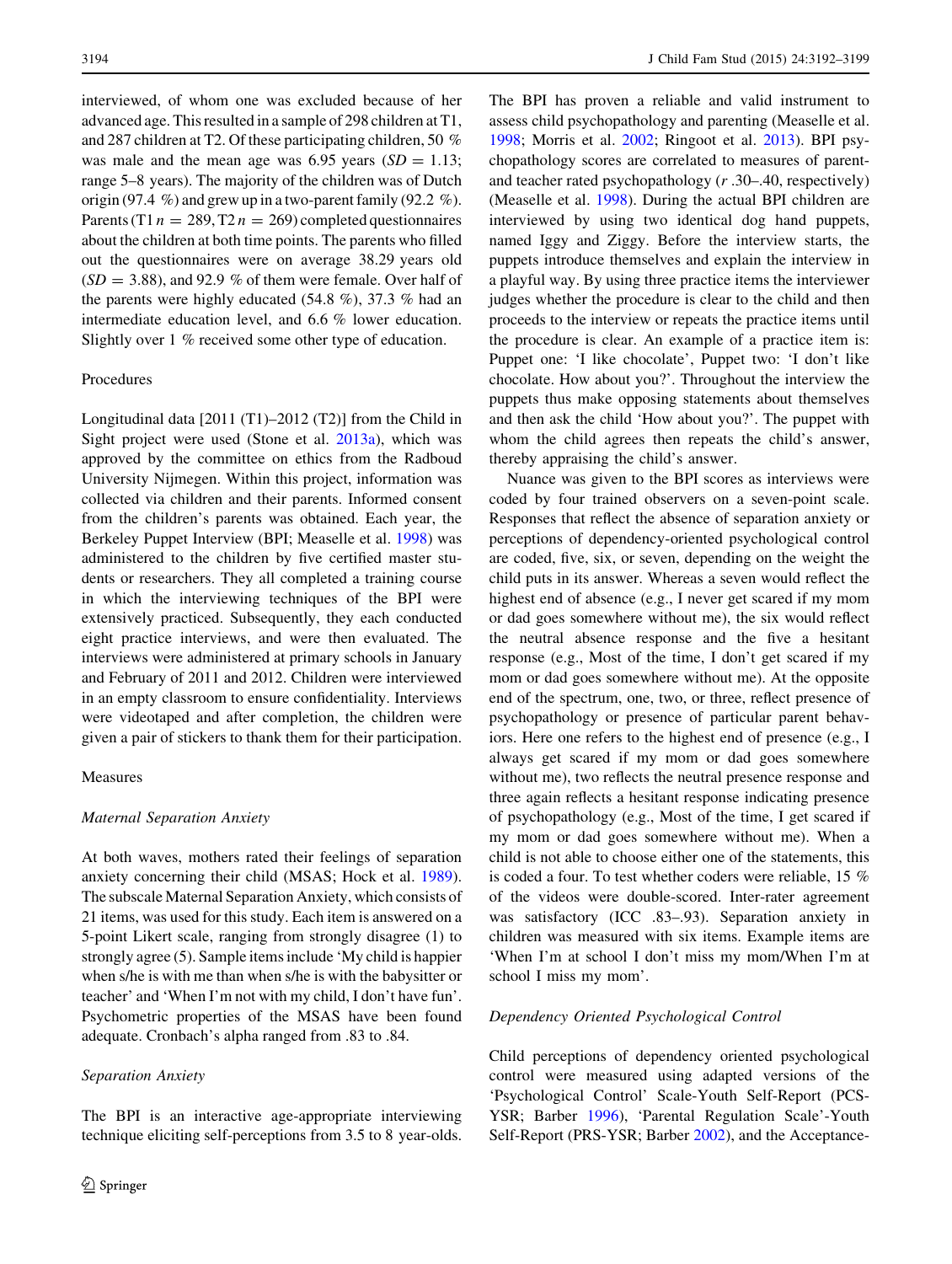Rejection scale from the Child Report of Parent Behaviors Scale (CRPBI; Schaefer [1965\)](#page-6-0), respectively. A validated Dutch translation of each of these scales was available (Soenens et al. [2006\)](#page-6-0). A panel of four people independently adapted the items to the children's developmental level and to match the BPI format. Subsequently, the adapted items were discussed in an expert panel and the final items were selected through consensus. The parenting dimensions were scored as described above for the BPI items. Dependency-oriented psychological control was measured with four items. Example items are: 'When I upset my mom she will talk to me like she normally does/When I upset my mom she will only talk to me when I'm nice to her', 'When I'm telling a story, my mom does not interrupt me/When I'm telling a story, my mom interrupts me'.

#### Data Analyses

First, Pearson's correlations were computed between all study variables. Second, three path models were estimated in Mplus version six (Muthén and Muthén [1998–](#page-6-0)2007) to evaluate the effects of maternal separation anxiety on children's separation anxiety via dependency-oriented psychological control. The first model evaluated these associations cross-sectionally at T1. The second two models evaluated these associations longitudinally, with the second model not controlling for T1 separation anxiety in children, and the third model controlling for T1 separation anxiety in children. Model fit was assessed with various fit indices, including robust Chi-square with estimated degrees of freedom (df), comparative fit index (CFI; Bentler [1990\)](#page-6-0), root mean squared error of approximation (RMSEA; Byrne [1998\)](#page-6-0), and Tucker– Lewis index (TLI; Tucker and Lewis [1973\)](#page-7-0). Direct associations between variables were assessed based on standardized path coefficients and  $p$  values. Indirect effects (i.e., mediation) were tested using a bootstrap method in Mplus (Shrout and Bolger [2002](#page-6-0)). Missing values on predictor variables were substituted in Mplus using full information maximum likelihood (FIML) estimation.

To examine gender differences in individual model paths, a freely estimated model was compared to a model in which parameters were constrained to be equal for boys and girls. If a significantly worse fit to the data was found for the constrained model, we employed a stepwise approach, such that each of the parameters were tested separately for sex differences. A Chi-square difference test was used to test relative model fit (Satorra and Bentler [2001\)](#page-6-0).

## Results

Maternal separation anxiety at T1 was strongly related to maternal separation anxiety at T2 (Table [1\)](#page-4-0). Further, dependency-oriented psychological control at T1 was related to dependency-oriented psychological control at T2. A similar association was found for separation anxiety, indicating temporal stability of these problems in young children. Maternal separation anxiety at was related to dependency-oriented psychological control and separation anxiety concurrently, but not longitudinally. Dependencyoriented psychological control was related to maternal separation anxiety and separation anxiety in children both concurrently and longitudinally. At both waves, more separation anxiety was reported by girls than boys, respectively  $[t(296) = -2.38, p < 0.05]$  and  $[t(285) = -2.82,$  $p\lt 0.01$ . No gender differences were found for the reports of maternal separation anxiety and dependency-oriented psychological control. Finally, on average, children reported more separation anxiety at T1 than at T2  $[t(284) = 4.18]$ ,  $p < 0.01$ , and more maternal separation anxiety was reported at T1 than at T2 [t(217) = 3.15,  $p < 0.01$ ].

The cross-sectional mediation model had adequate fit  $(\chi^2)$  $(2) = 2.27, p = .32; CFI = .990; RMSEA = .023$  (CI .000-.128); TLI = .966). A positive trend was found between maternal separation anxiety and separation anxiety in children (beta = .13,  $SE = .90$ ,  $p = .05$ ). Dependency-oriented psychological control was positively related to separation anxiety in children (beta = .24,  $SE = .09$ ,  $p = .001$ ). Maternal separation anxiety and dependency-oriented psychological control were positively marginally related (beta  $= .13$ , SE  $= .65$ ,  $p = .059$ ). Further, age was negatively related to separation anxiety in children (beta =  $-.13$ , SE = .27,  $p = .021$ ), such that younger children reported more separation anxiety than older children. Gender was not related to separation anxiety (beta = .10,  $SE = .65$ ,  $p = .10$ ). The association between maternal separation anxiety and child separation anxiety was not statistically mediated by dependency-oriented psychological control (indirect effect = .03,  $SE = .02$ ,  $p = .09$ ). The model explained 10.4 % of the variance of separation anxiety in children.

In the first longitudinal model, we did not control for separation anxiety at T1. This model had adequate fit  $(\chi^2)$  $(2) = 2.52$ ,  $p = .324$ ;  $CFI = .987$ ;  $RMSEA = .022$  (CI .000–.127); TLI = .956). Maternal separation anxiety at T1 was not related to separation anxiety in children at T2 (beta = .07,  $SE = .96$ ,  $p = .24$ ). Dependency-oriented psychological control at T1 was not related to separation anxiety in children at T2 (beta = .11,  $SE = .11$ ,  $p = .09$ ). Maternal separation anxiety at T1 was marginally related to dependency-oriented psychological control concurrently (beta = .13,  $SE = .64$ ,  $p = .056$ ). Further, age was again negatively related to separation anxiety at  $T2$  (beta  $= -.19$ ,  $SE = .31$ ,  $p = .001$ ), such that younger children reported more separation anxiety than older children. Gender was positively related to separation anxiety at  $T2$  (beta = .17,  $SE = .74$ ,  $p = .007$ , such that girls reported more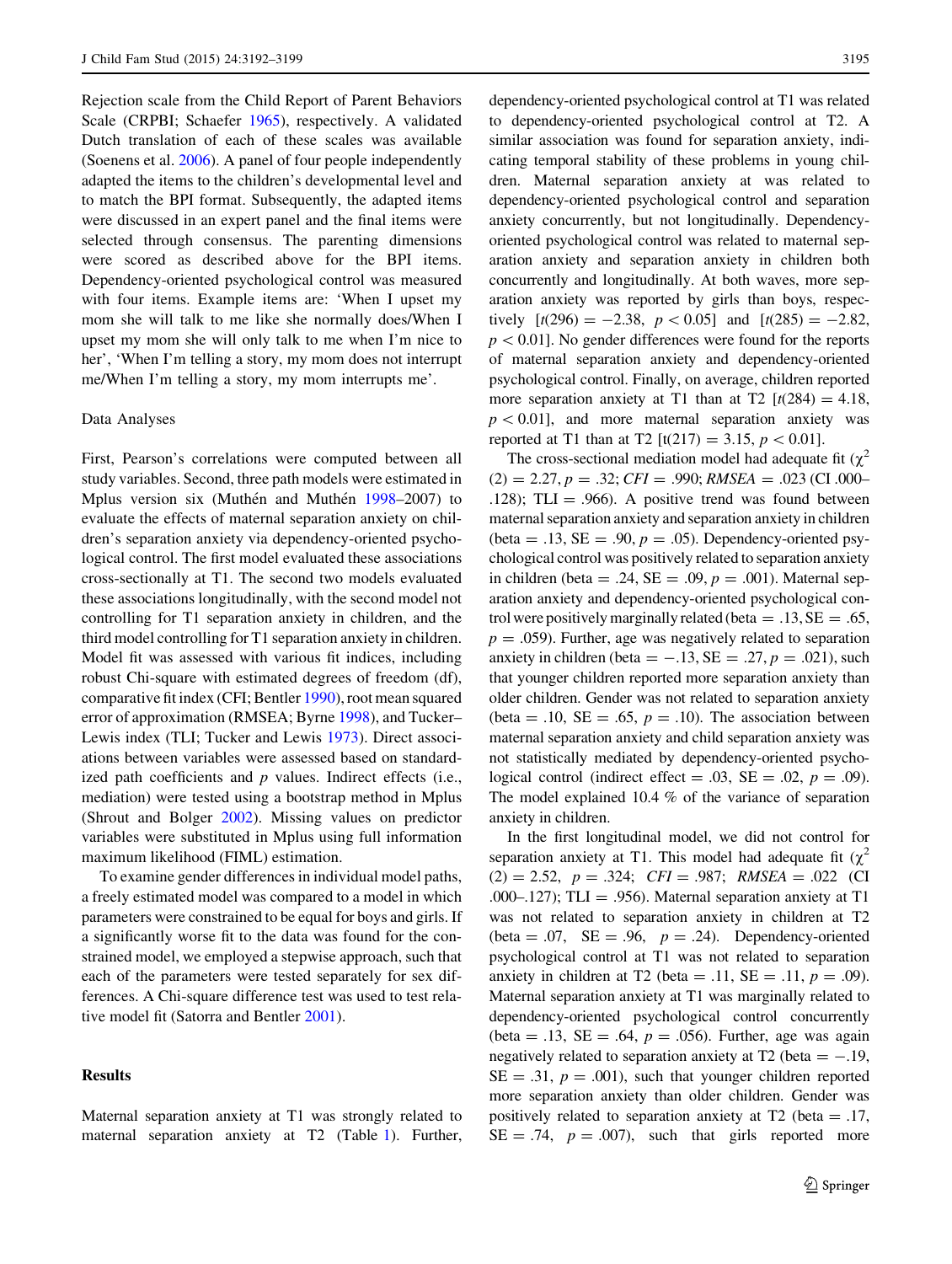<span id="page-4-0"></span>

| <b>Table 1</b> Correlations between<br>all study variables                     |    |                                | M(SD)      |                          | 2       | 3       | 4      | 5                        | 6        |
|--------------------------------------------------------------------------------|----|--------------------------------|------------|--------------------------|---------|---------|--------|--------------------------|----------|
| DPC dependency-oriented<br>psychological control<br>** $p < .01$ ; * $p < .05$ |    | Maternal separation anxiety T1 | 2.50(.38)  | $\overline{\phantom{0}}$ |         |         |        |                          |          |
|                                                                                | 2  | DPC T1                         | 3.15(.94)  | $.15*$                   |         |         |        |                          |          |
|                                                                                |    | Separation anxiety T1          | 3.36(.91)  | $.16*$                   | $.25**$ |         |        |                          |          |
|                                                                                | 4  | Maternal separation anxiety T2 | 2.43(0.38) | $.77**$                  | $.12*$  | $.17**$ |        |                          |          |
|                                                                                | 5. | DPC T <sub>2</sub>             | 3.10(0.90) | .09                      | $.19**$ | $.13*$  | .01    | $\overline{\phantom{0}}$ |          |
|                                                                                | 6  | Separation anxiety T2          | 3.07(0.98) | .10                      | $.14*$  | $.38**$ | $.13*$ | $.23**$                  |          |
|                                                                                |    | Age T1                         | 6.95(1.13) | .03                      | .08     | $-.08*$ | $-.04$ | $-.06$                   | $-.15**$ |

separation anxiety than boys. The association between maternal separation anxiety at T1 and child separation anxiety at T2 was not statistically mediated by dependencyoriented psychological control (indirect effect = .02,  $SE = .01$ ,  $p = .26$ ). The model explained 7.7 % of the variance of separation anxiety at T2 in children.

The model in which we controlled for separation anxiety at T1 showed adequate fit to the data ( $\chi^2$  (1) = .001, p = .97;  $CFI = 1.000; RMSEA = .000$  (CI .000-.000); TLI = 1.122). Separation anxiety in children at T1 was associated with child separation anxiety at T2 (beta = .32, SE = .07,  $p = .000$ ). Maternal separation anxiety at T1 was not related to separation anxiety in children at T2 (beta = .03,  $SE = .87$ ,  $p = .57$ ). Dependency-oriented psychological control at T1 was not related to separation anxiety in children at  $T2$  (beta = .05,  $SE = .10$ ,  $p = .44$ ). Maternal separation anxiety at T1 was positively related to dependency-oriented psychological control concurrently (beta =  $4.37$ ,  $SE = 13.9$ ,  $p = .003$ ). Further, age was again negatively related to separation anxiety at T2  $(\text{beta} = -.16, \text{SE} = .28, p = .003)$ , and gender was positively related to separation anxiety at T2 (beta  $= .14$ , SE  $= .63$ ,  $p = .011$ ). The association between maternal separation anxiety at T1 and child separation anxiety at T2 was not statistically mediated by dependency-oriented psychological control (indirect effect = .22,  $SE = .17$ ,  $p = .20$ ). The model explained 18 % of the variance of separation anxiety at T2 in children.

Imposing constraints on the path loadings did not result in statistically significant model comparisons; the constrained models did not differ from the unconstrained models. These results indicate that the path coefficients do not differ among boys and girls.

#### **Discussion**

The current study investigated whether maternal separation anxiety and separation anxiety in children were related cross-sectionally and longitudinally in a sample of fivenine-year-olds using innovative and age-appropriate measures for child-reports. Second, we investigated whether this relation was mediated by dependency-oriented

psychological control. Results showed that maternal separation anxiety was related to separation anxiety in children cross-sectionally, albeit weakly, and not longitudinally. Moreover, dependency-oriented psychological control was related to separation anxiety in children cross-sectionally, but not longitudinally. Maternal separation anxiety was marginally related to dependency-oriented control. Further, there was no mediation of dependency-oriented psychological control, nor cross-sectionally or longitudinally. In conclusion, our findings do not support our hypotheses.

Studies on the association between maternal and child separation anxiety are scarce, and the available studies are hampered by small sample sizes (Dallaire and Weinraub [2005](#page-6-0); Hock et al. [2004;](#page-6-0) Mayseless and Scher [2000;](#page-6-0) Peleg et al. [2006](#page-6-0)). Moreover, these studies were conducted in different developmental periods, making it hard to compare their findings. Although these studies were based on theoretical assertions (Blatt [2004](#page-6-0); Hock et al. [1989](#page-6-0)), the theory is quite unspecific as to when maternal separation anxiety should impact children, and for whom this may be most disturbing. In the current study, we found that maternal separation anxiety was weakly related to separation anxiety in children, and we could not replicate previous findings regarding an association between maternal separation anxiety and separation anxiety in children over time. This shows that the available evidence for a link between maternal separation anxiety and separation in children is not supported. Although Dallaire and Weinraub [\(2005](#page-6-0)) found a quite strong association between maternal separation anxiety and child separation anxiety in children over time, in the same developmental period as the children in our study, these authors measured maternal separation anxiety during infancy. This may be important, as it may indicate that current feelings of maternal separation anxiety may be not as important as feelings of maternal separation anxiety earlier in development. This reasoning coincides with the theoretical proposition that the first process of separation-individuation is hypothesized to take place during infancy (Mahler [2000](#page-6-0)), and with attachment research, where ample studies have shown that early mother–child interactions shape children's ability to regulate their emotions (e.g., Bakermans-Kranenburg et al. [2003\)](#page-5-0).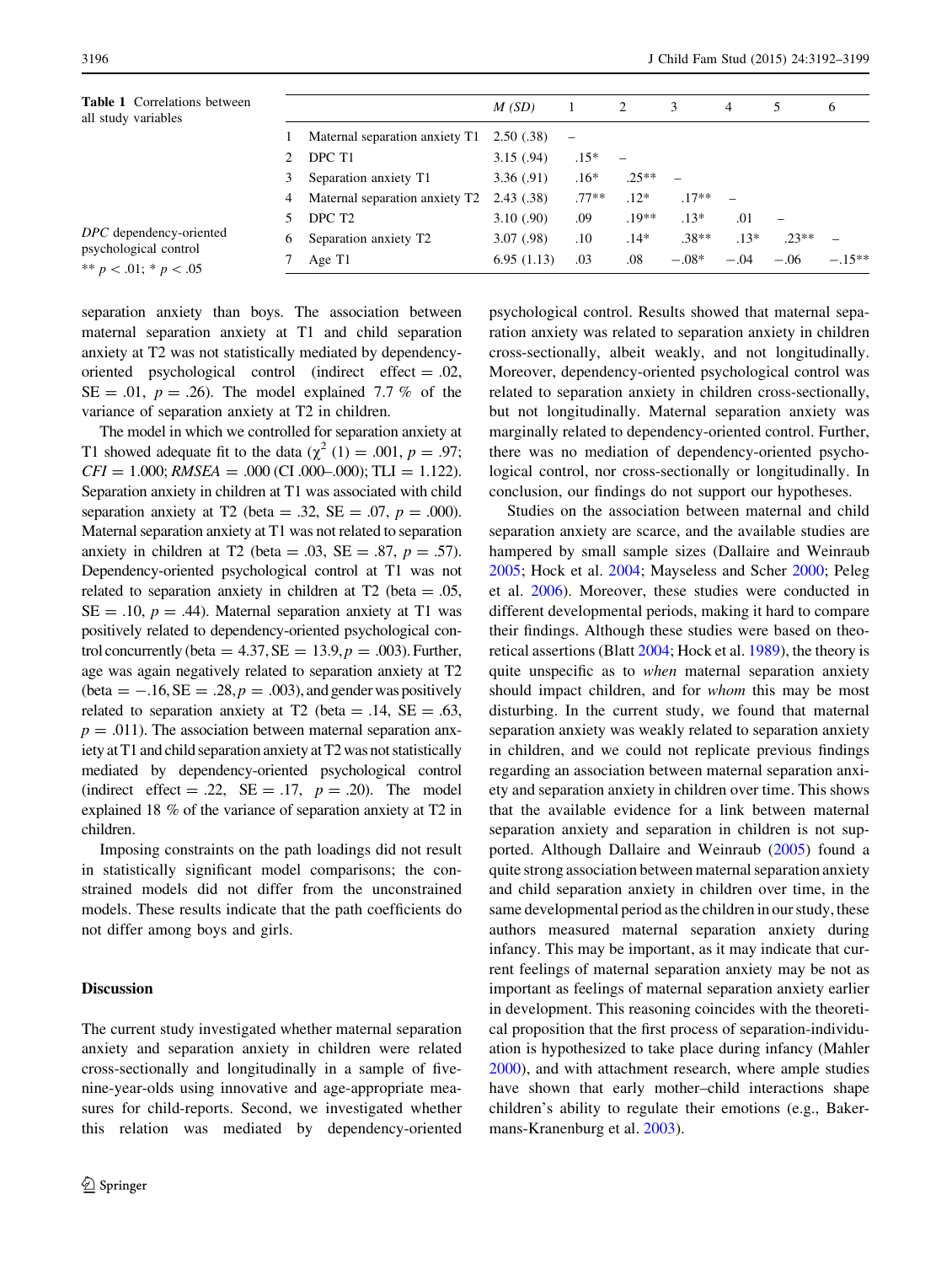<span id="page-5-0"></span>Therefore, other factors may be more important predictors of separation anxiety at this age than maternal separation anxiety. Although it is unclear whether wellknown parenting tactics, such as low responsiveness and behavioral control predict separation anxiety in children, maternal sensitivity has been reported as predicting separation anxiety (Dallaire and Weinraub [2005](#page-6-0)). Further, scholars using a cognitive framework for studying separation anxiety have shown that separation-related interpretive biases in children are related to childhood separation anxiety (Bögels et al. [2003;](#page-6-0) In-Albon et al. [2009,](#page-6-0) [2010;](#page-6-0) Perez-Olivas et al. [2011\)](#page-6-0). However, these findings may be hard to replicate in more ecologically valid research, such as the current study. Also, these experimental studies did not test whether these biases predict separation anxiety in children over time.

Second, dependency-oriented psychological control did not mediate the relation between maternal separation anxiety and child separation anxiety. This contradicts the findings of Kins et al. [\(2011](#page-6-0)), who found dependency-oriented psychological control partially mediated the relation between maternal separation and separation issues in early adults. This divergence in findings may be due to the developmental period at hand. Our study focuses on early childhood where the child is not yet expected to separate from the mother. The study of Kins et al. focuses on early adults, where disconnecting from the parent and becoming independent is a salient developmental task (Arnett 2000). Possibly, younger children do not experience their mothers as being afraid of distancing, as these children are usually in close proximity to their mother.

Third, we did not find that children experienced their mothers to use more dependency-oriented psychological control toward girls than boys. Further, associations between maternal separation anxiety and separation anxiety in children were not stronger for girls than for boys. Thus, our hypothesis regarding the moderating role of gender in separation anxiety was not supported. Therefore, the notion that females may be more vulnerable to problems with interpersonal relatedness and dependency due to cultural stereotyping (Blatt [2004\)](#page-6-0), was not confirmed by this study. As no previous studies tested this hypothesized association (Blatt [2004\)](#page-6-0), these findings primarily call for replication of studies using a similar design and sample.

A number of limitations to this study should be noted. First, our measure of dependency-oriented psychological control is rather short. This may impede the reliability and validity of this scale. Thus, it is questionable whether we really measured what we intended to measure. This being said, correlations show that there is stability of this construct, and that it is correlated to measures it is theoretically expected to be associated with. Still, future research should study this construct in adolescents, such that a well-validated self-report instrument can be employed (e.g. Soenens et al. [2010\)](#page-6-0). Second, although we used multiple informants in this study, we did not include alternative measures of both our maternal and separation anxiety measures, and dependency-oriented psychological control. It has been argued that when measuring a construct, multiple methods should always be employed, as to be certain of the veracity of the measurement (De Los Reyes [2013\)](#page-6-0). Such alternative methods could include questionnaires, but also observations of parent–child interactions (Barber 1996). Third, our sample is biased in that roughly half of our participants are highly educated. This may have led to typical problems found with highly educated samples, namely that there is less variance in problem behaviors.

In conclusion, this study found no associations between maternal separation anxiety and separation anxiety in children over time in young children, while using a large sample and different informants. Also, we did not find support for the mediating role of dependency-oriented psychological control. Future research is warranted in order to draw firm conclusions about the relations between maternal and child separation anxiety, and the possible mediating role of dependency-oriented psychological control. For future research the recommendations mentioned above should be taking into account.

Open Access This article is distributed under the terms of the Creative Commons Attribution License which permits any use, distribution, and reproduction in any medium, provided the original author(s) and the source are credited.

## References

- Arnett, J. J. (2000). Emerging adulthood: A theory of development from the late teens through the twenties. American Psychologist, 55, 469–480. doi[:10.1037/0003-066X.55.5.469.](http://dx.doi.org/10.1037/0003-066X.55.5.469)
- Bakermans-Kranenburg, M. J., Van IJzendoorn, M. H., & Juffer, F. (2003). Less is more: Meta-analyses of sensitivity and attachment interventions in early childhood. Psychological Bulletin, 129, 195–215. doi:[10.1037/0033-2909.129.2.195](http://dx.doi.org/10.1037/0033-2909.129.2.195).
- Barber, B. K. (1996). Parental psychological control: Revisiting a neglected construct. Child Development, 67, 3296–3319. doi:[10.](http://dx.doi.org/10.2307/1131780) [2307/1131780](http://dx.doi.org/10.2307/1131780).
- Barber, B. K. (2002). Regulation as a multicultural concept and construct for adolescent health and development. Unpublished manuscript.
- Barber, B. K., & Harmon, E. L. (2002). Violating the self: Parental psychological control of children and adolescents. In B. K. Barber (Ed.), Intrusive parenting: How psychological control affects children and adolescents (pp. 15–52). Washington, DC: APA. doi[:10.1037/10422-002.](http://dx.doi.org/10.1037/10422-002)
- Barber, B. K., Stolz, H. E., & Olsen, J. A. (2005). Parental support, psychological control, and behavioral control: Assessing relevance across time, method, and culture. Monographs of the Society for Research in Child Development, 70(4, Serial No. 281).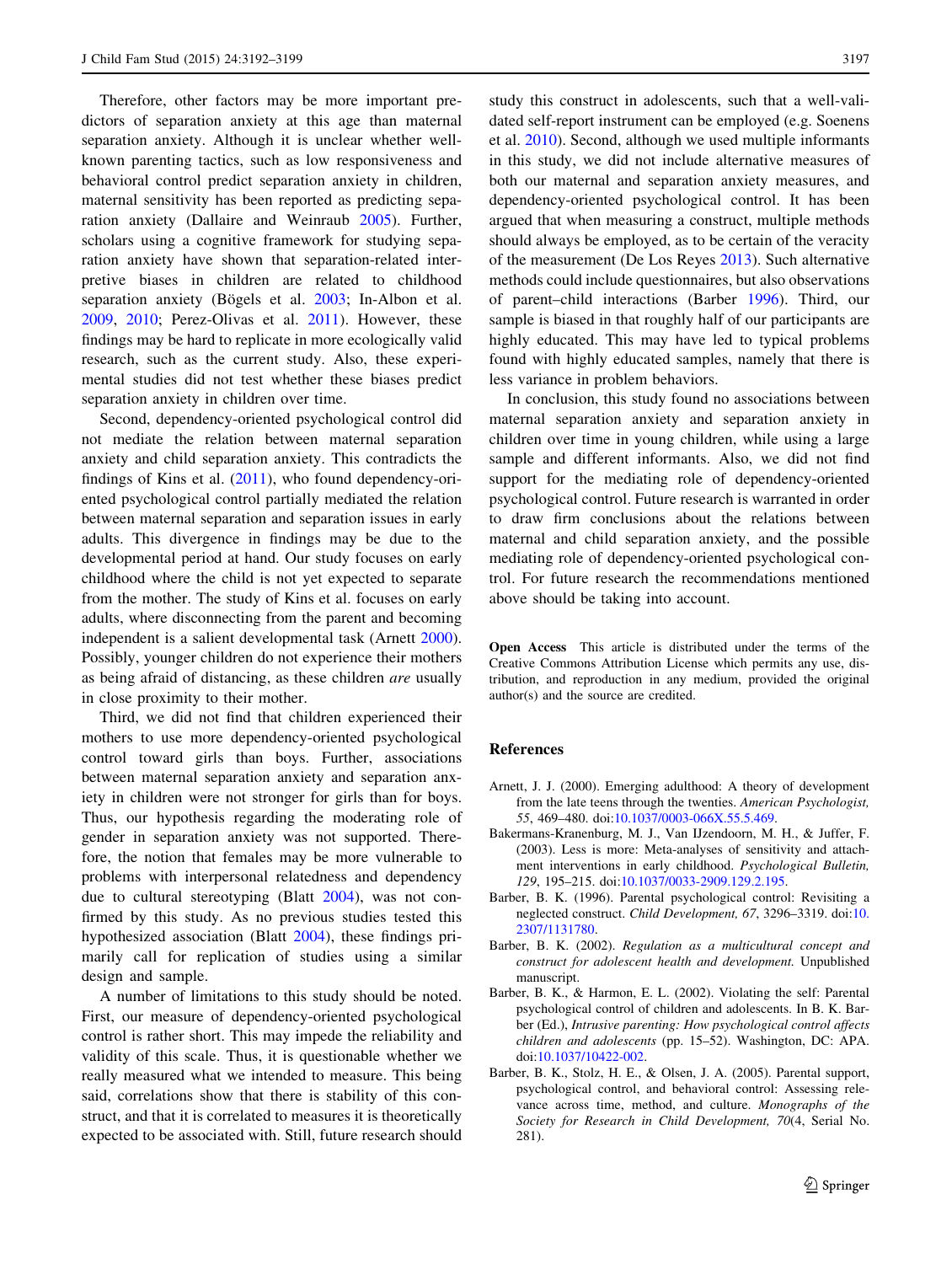- <span id="page-6-0"></span>Bentler, P. M. (1990). Comparative fit indexes in structural models. Psychological Bulletin, 107, 238–246. doi[:10.1037/0033-2909.](http://dx.doi.org/10.1037/0033-2909.107.2.238) [107.2.238.](http://dx.doi.org/10.1037/0033-2909.107.2.238)
- Blatt, S. J. (2004). Experiences of depression: Theoretical, clinical, and research perspectives. Washington, DC: APA. doi[:10.1037/](http://dx.doi.org/10.1037/10749-000) [10749-000.](http://dx.doi.org/10.1037/10749-000)
- Bögels, S. M., Snieder, N., & Kindt, M. (2003). Specificity of dysfunctional thinking in children with social anxiety, separation anxiety and generalized anxiety. Behavior Change, 20, 160–169. doi[:10.1375/bech.20.3.160.24836](http://dx.doi.org/10.1375/bech.20.3.160.24836).
- Bowlby, J. (1988). A secure base: Clinical applications of attachment theory. London: Routledge.
- Byrne, B. M. (1998). Structural equation modeling with Lisrel, Prelis, and Simplis: Basic concepts, applications, and programming. Mahwah, NJ: Erlbaum.
- Cartwright-Hatton, S., McNicol, K., & Doubleday, E. (2006). Anxiety in a neglected population: Prevalence of anxiety disorders in preadolescent children. Clinical Psychology Review, 26, 817–833. doi[:10.1016/j.cpr.2005.12.002.](http://dx.doi.org/10.1016/j.cpr.2005.12.002)
- Dallaire, D. H., & Weinraub, M. (2005). Predicting children's separation anxiety at age 6: The contributions of infant–mother attachment security, maternal sensitivity, and maternal separation anxiety. Attachment and Human Development, 7, 393–408. doi[:10.1080/14616730500365894](http://dx.doi.org/10.1080/14616730500365894).
- De Los Reyes, A. (2013). Strategic objectives for improving understanding of informant discrepancies in developmental psychopathology research. Development and Psychopathology, 25, 669–682. doi[:10.1017/S0954579413000096.](http://dx.doi.org/10.1017/S0954579413000096)
- Egger, H. L., Costello, J. E., & Angold, A. (2003). School refusal and psychiatric disorders: a community study. Journal of the American Academy of Child and Adolescent Psychiatry, 42, 797–807. doi[:10.](http://dx.doi.org/10.1097/01.CHI.0000046865.56865.79) [1097/01.CHI.0000046865.56865.79.](http://dx.doi.org/10.1097/01.CHI.0000046865.56865.79)
- Eley, T. C., Rijsdijk, F. V., Perrin, S., O'Connor, T. G., & Bolton, D. (2008). A multivariate genetic analysis of specific phobia, separation anxiety and social phobia in early childhood. Journal of Abnormal Child Psychology, 36, 839–848. doi[:10.1007/](http://dx.doi.org/10.1007/s10802-008-9216-x) [s10802-008-9216-x.](http://dx.doi.org/10.1007/s10802-008-9216-x)
- Hirshfeld-Becker, D. R., Micco, J. A., Simoes, N. A., & Henin, A. (2008). High risk studies and developmental antecedents of anxiety disorders. American Journal of Medical Genetics Part C: Seminars in Medical Genetics, 148, 99–117. doi:[10.1002/ajmg.c.30170](http://dx.doi.org/10.1002/ajmg.c.30170).
- Hock, E., Hart, M., Kang, M. J., & Lutz, W. J. (2004). Predicting children's reactions to terrorist attacks: The importance of selfreports and preexisting characteristics. American Journal of Orthopsychiatry, 74, 253–262. doi:[10.1037/0002-9432.74.3.253](http://dx.doi.org/10.1037/0002-9432.74.3.253).
- Hock, E., McBride, S. L., & Gnezda, T. (1989). Maternal separation anxiety: Mother-infant separation from the maternal perspective. Child Development, 60, 793–802. doi:[10.2307/1131019](http://dx.doi.org/10.2307/1131019).
- Hock, E., & Schirtzinger, M. B. (1992). Maternal separation anxiety: Its developmental course and relation to maternal mental health. Child Development, 63, 93–102. doi[:10.2307/1130904](http://dx.doi.org/10.2307/1130904).
- In-Albon, T., Dubi, K., Rapee, R. M., & Schneider, S. (2009). Forced choice reaction time paradigm in children with separation anxiety disorder, social phobia, and nonanxious controls. Behaviour Research and Therapy, 47, 1058–1065. doi[:10.1016/](http://dx.doi.org/10.1016/j.brat.2009.08.003) [j.brat.2009.08.003](http://dx.doi.org/10.1016/j.brat.2009.08.003).
- In-Albon, T., Kossowsky, J., & Schneider, S. (2010). Vigilance and avoidance of threat in the eye movements of children with separation anxiety disorder. Journal of Abnormal Child Psychology, 38, 225–235. doi[:10.1007/s10802-009-9359-4.](http://dx.doi.org/10.1007/s10802-009-9359-4)
- Jurbergs, N., & Ledley, D. R. (2005). Separation anxiety disorder. Pediatric Annals, 34, 108–115. doi[:10.3928/0090-4481-20050201-](http://dx.doi.org/10.3928/0090-4481-20050201-09) [09](http://dx.doi.org/10.3928/0090-4481-20050201-09).
- Kearney, C. A., & Albano, A. M. (2004). The functional profiles of school refusal behavior diagnostic aspects. Behavior Modification, 28, 147–161. doi:[10.1177/0145445503259263](http://dx.doi.org/10.1177/0145445503259263).
- Kins, E., Soenens, B., & Beyers, W. (2011). ''Why do they have to grow up so fast?'' Parental separation anxiety and emerging adults' pathology of separation-individuation. Journal of Clinical Psychology, 67, 647–664. doi[:10.1002/jclp.20786](http://dx.doi.org/10.1002/jclp.20786).
- Mahler, M. S. (2000). The psychological birth of the human infant: Symbiosis and individuation. New York, NY: Basic Books.
- Mayseless, O., & Scharf, M. (2009). Too close for comfort: Inadequate boundaries with parents and individuation in late adolescent girls. American Journal of Orthopsychiatry, 79, 191–202. doi:[10.1037/a0015623](http://dx.doi.org/10.1037/a0015623).
- Mayseless, O., & Scher, A. (2000). Mother's attachment concerns regarding spouse and infant's temperament as modulators of maternal separation anxiety. Journal of Child Psychology and Psychiatry, 41, 917–925. doi:[10.1111/1469-7610.00679.](http://dx.doi.org/10.1111/1469-7610.00679)
- Measelle, J. R., Ablow, J. C., Cowan, P. A., & Cowan, C. P. (1998). Assessing young children's views of their academic, social, and emotional lives: An evaluation of the self-perception scales of the Berkeley puppet interview. Child Development, 69, 1556–1576. doi[:10.1111/j.1467-8624.1998.tb06177.x.](http://dx.doi.org/10.1111/j.1467-8624.1998.tb06177.x)
- Morris, A. S., Silk, J. S., Steinberg, L., Sessa, F. M., Avenevoli, S., & Essex, S. J. (2002). Temperamental vulnerability and negative parenting as interacting predictors of child adjustment. Journal of Marriage and Family, 64, 461–471. doi[:10.1111/j.1741-3737.](http://dx.doi.org/10.1111/j.1741-3737.2002.00461.x) [2002.00461.x.](http://dx.doi.org/10.1111/j.1741-3737.2002.00461.x)
- Muthén, L. K., & Muthén, B. O. (1998–2007). Mplus user's guide (5th ed.). Los Angeles, CA: Muthén & Muthén.
- Peleg, O., Halaby, E., & Whaby, E. N. (2006). The relationship of maternal separation anxiety and differentiation of self to children's separation anxiety and adjustment to kindergarten: A study in Druze families. Journal of Anxiety Disorders, 20, 973–995. doi:[10.1016/j.janxdis.2006.01.008](http://dx.doi.org/10.1016/j.janxdis.2006.01.008).
- Perez-Olivas, G., Stevenson, J., & Hadwin, J. A. (2011). The association between elevated maternal panic-like and depression symptoms and separation-related interpretive biases in offspring. Journal of Child and Family Studies, 20, 232–239. doi[:10.1007/](http://dx.doi.org/10.1007/s10826-010-9408-1) [s10826-010-9408-1.](http://dx.doi.org/10.1007/s10826-010-9408-1)
- Ringoot, A. P., Jansen, P. W., Steenweg-de Graaff, J., Measelle, J. R., van der Ende, J., Raat, H., & Tiemeier, H. (2013). Young children's self-reported emotional, behavioral, and peer problems: The Berkeley puppet interview. Psychological Assessment, 25, 1273–1285. doi:[10.1037/a0033976](http://dx.doi.org/10.1037/a0033976).
- Satorra, A., & Bentler, P. M. (2001). A scaled difference Chi square test statistic for moment structure analysis. Psychometrika, 66, 507–514. doi:[10.1007/BF02296192](http://dx.doi.org/10.1007/BF02296192).
- Schaefer, E. S. (1965). Children's report of parental behavior: An inventory. Child Development, 36, 413–424. doi[:10.2307/](http://dx.doi.org/10.2307/1126465) [1126465.](http://dx.doi.org/10.2307/1126465)
- Shrout, P. E., & Bolger, N. (2002). Mediation in experimental and nonexperimental studies: New procedures and recommendations. Psychological Methods, 7, 422. doi:[10.1037/1082-989X.](http://dx.doi.org/10.1037/1082-989X.7.4.422) [7.4.422.](http://dx.doi.org/10.1037/1082-989X.7.4.422)
- Soenens, B., Luyckx, K., Vansteenkiste, M., Duriez, B., & Goossens, L. (2008). Clarifying the link between perceived parental psychological control and adolescents' depressive feelings: Reciprocal versus unidirectional models of influence. Merrill-Palmer Quarterly, 54, 411–444. doi:[10.1353/mpq.0.0005.](http://dx.doi.org/10.1353/mpq.0.0005)
- Soenens, B., Vansteenkiste, M., Duriez, B., & Goossens, L. (2006). In search of the sources of psychologically controlling parenting: The role of parental separation anxiety and parental maladaptive perfectionism. Journal of Research on Adolescence, 16, 539–559. doi:[10.1111/j.1532-7795.2006.00507.x.](http://dx.doi.org/10.1111/j.1532-7795.2006.00507.x)
- Soenens, B., Vansteenkiste, M., & Luyten, P. (2010). Toward a domain-specific approach to the study of parental psychological control: Distinguishing between dependency-oriented and achievement-oriented psychological control. Journal of Personality, 78, 217–256. doi:[10.1111/j.1467-6494.2009.00614.x](http://dx.doi.org/10.1111/j.1467-6494.2009.00614.x).